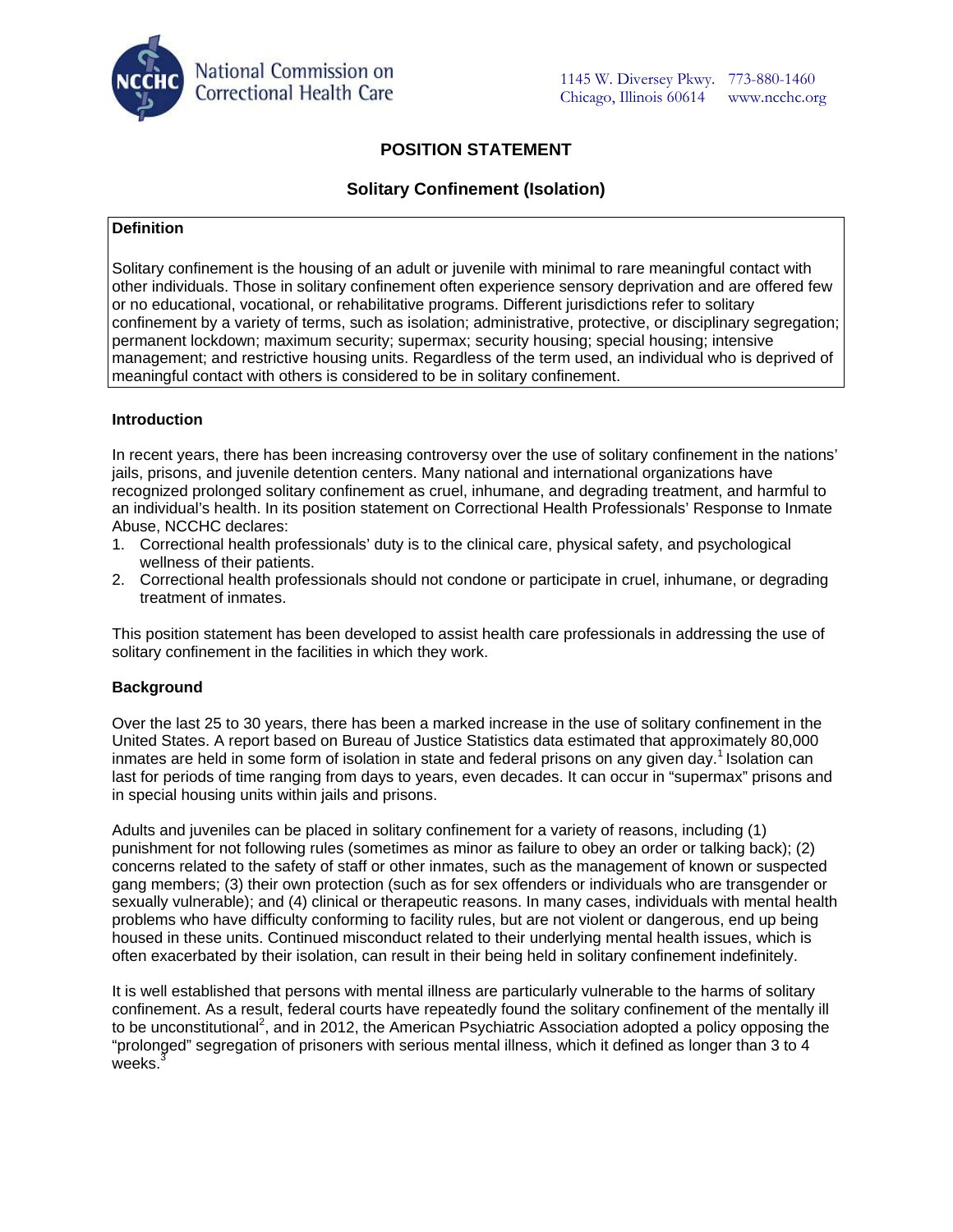The inherent restriction in meaningful social interaction and environmental stimulation and the lack of control adversely impact the health and welfare of all who are held in solitary confinement.<sup>4,5,6,7,8</sup> While there is a school of thought that suggests that solitary confinement in facilities that meet basic standards of humane care has relatively little adverse effect on most individuals' mental or physical health<sup>9,10</sup>, this is not the view of most international organizations. The World Health Organization (WHO), United Nations, and other international bodies have recognized that solitary confinement is harmful to health. The WHO notes that effects can include gastrointestinal and genitourinary problems, diaphoresis, insomnia, deterioration of eyesight, profound fatigue, heart palpitations, migraines, back and joint pains, weight loss, diarrhea, and aggravation of preexisting medical problems.<sup>11</sup> Even those without a prior history of mental illness may experience a deterioration in mental health, experiencing anxiety, depression, anger, diminished impulse control, paranoia, visual and auditory hallucinations, cognitive disturbances, obsessive thoughts, paranoia, hypersensitivity to stimuli, posttraumautic stress disorder, self-harm, suicide, and/or psychosis. Some of these effects may persist after release from solitary confinement. Moreover, the very nature of prolonged social isolation is antithetical to the goals of rehabilitation and social integration.

These consequences are especially harmful to juveniles whose brains are still developing and those with mental health problems. In 2012, a task force appointed by the U.S. attorney general concluded: Nowhere is the damaging impact of incarceration on vulnerable children more obvious than when it involves solitary confinement.... Juveniles experience symptoms of paranoia, anxiety, and depression even after very short periods of isolation. Confined youth who spend extended periods isolated are among the most likely to attempt or actually commit suicide. One national study found that among the suicides in juvenile facilities, half of the victims were in isolation at the time they took their own lives, and 62 percent of victims had a history of solitary confinement.<sup>11</sup>

Psychologically, children are different from adults, making their time spent in isolation even more difficult and the developmental, psychological, and physical damage more comprehensive and lasting. They experience time differently—a day for a child feels longer than a day to an adult—and have a greater need for social stimulation.<sup>13,14,15,16</sup> The American Academy of Child and Adolescent Psychiatry has concluded that, due to their "developmental vulnerability," adolescents are in particular danger of adverse reactions to prolonged isolation and solitary confinement.<sup>17</sup>

In a report to the United Nations Human Rights Committee, Juan Méndez, U.N. special rapporteur on torture and cruel, inhuman, and degrading treatment, concludes that juveniles, given their physical and mental immaturity, should never be subjected to solitary confinement. He states that the imposition of solitary confinement of any duration on juveniles is cruel, inhuman, and degrading treatment and violates both the International Covenant on Civil and Political Rights and the Convention against Torture. He asserts, "given their diminished mental capacity and that solitary confinement often results in severe exacerbation of a previously existing mental condition," the imposition of solitary confinement, of any duration, on persons with mental disabilities is cruel, inhuman, or degrading treatment and also violates the Covenant and the Convention.<sup>18</sup>

The United Nations Standard Minimum Rules for the Treatment of Prisoners (the Mandela Rules) state that solitary confinement should be prohibited in cases involving children and in the case of adults with mental or physical disabilities when their conditions would be exacerbated by such measures.<sup>19</sup>

International standards established by the United Nations Rules for the Treatment of Women Prisoners and Non-Custodial Measures for Women Offenders state that pregnant women should never be placed in solitary confinement as they are especially susceptible to its harmful psychological effects.<sup>20</sup> In addition, placing these women in isolation impedes their access to necessary and timely prenatal care.<sup>21</sup>

The U.N. special rapporteur further asserts that solitary confinement is a harsh measure that may cause serious psychological and physiological adverse effects on individuals regardless of their specific conditions. He finds solitary confinement to be contrary to one of the essential aims of the penitentiary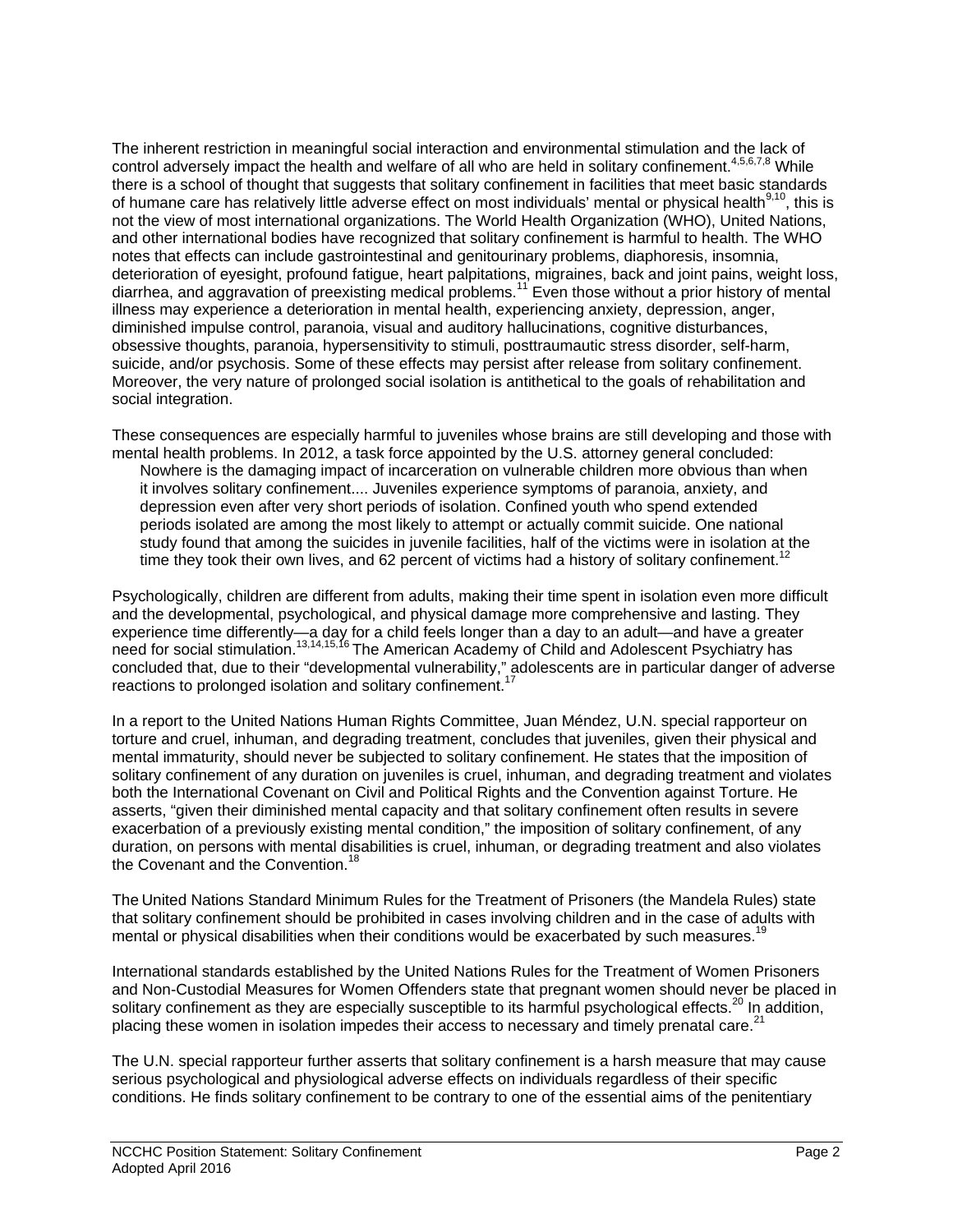system, which is to rehabilitate offenders and facilitate their reintegration into society. He recommends a complete ban on prolonged or indefinite solitary confinement, citing 15 days as the starting point of prolonged solitary confinement because, after that, "some of the harmful psychological effects of isolation can become irreversible."<sup>22</sup> The Mandela Rules affirm that solitary confinement "shall be used only in exceptional cases as a last resort, for as short a time as possible and subject to independent review.…" They specifically prohibit indefinite and/or prolonged (defined as a time period in excess of 15 consecutive days) solitary confinement, or placement in a dark or constantly lit cell, noting that these conditions amount to "torture or other cruel, inhuman or degrading treatment or punishment."<sup>23</sup>

By virtue of working in facilities where security and control, rather than the health and well-being of their patients, are the priorities, health professionals working in correctional facilities are often faced with ethical dilemmas. The participation of health care staff in actions that may be injurious to an individual's health is in conflict with their role as caregivers. This is especially true when they are called on to determine whether a patient is physically and psychologically well enough to be placed in solitary confinement. By doing so, health care providers become participants in the process of solitary confinement. Both the United Nations and the WHO are opposed to such involvement on ethical grounds. The U.N. has stated that it is a contravention of medical ethics for health care staff, particularly physicians:

To certify, or to participate in the certification of, the fitness of prisoners or detainees for any form of treatment or punishment that may adversely affect their physical or mental health and which is not in accordance with the relevant international instruments, or to participate in any way in the infliction of any such treatment or punishment which is not in accordance with the relevant international instruments.<sup>24</sup>

The WHO states health care staff should never participate in enforcing any sanctions or in the underlying decision-making process, as this is not a medical act, and:

Doctors may frequently be approached when the sanction considered is solitary confinement. Solitary confinement has clearly been shown to be injurious to health. In cases where it is still enforced, its use should be limited to the shortest time possible. Thus, doctors should not collude in moves to segregate or restrict the movement of prisoners except on purely medical grounds, and they should not certify a prisoner as being fit for disciplinary isolation or any other form of punishment. Prisoners who are placed in isolation should be evaluated initially and periodically for acute mental illness, drug or alcohol withdrawal and injuries. If these are identified, prisoners should have access to prompt and effective treatment. Doctors should not certify fitness for isolation.<sup>25</sup>

At the same time, health care staff must ensure that those in solitary confinement have access to and receive needed clinical care. As stated in the European Prison Rules (2006):

Medical practitioners or qualified nurses should not be obliged to pronounce prisoners fit for punishment but may advise prison authorities of the risks that certain measures may pose to the health of prisoners. They would have a particular duty to prisoners who are held in conditions of solitary confinement for whatever reason: for disciplinary purposes; as a result of their "dangerousness" or their "troublesome" behaviour; in the interests of a criminal investigation; at their own request. Following established practice, (see for example Rule 32.3 of the UN Standard Minimum Rules for the Treatment of Prisoners) such prisoners should be visited daily. Such visits can in no way be considered as condoning or legitimising a decision to put or to keep a prisoner in solitary confinement. Moreover, medical practitioners or qualified nurses should respond promptly to request for treatment by prisoners held in such conditions or by prison staff $\ldots^{26}$ 

The WHO also states:

Once a sanction is enforced, doctors must follow the prisoner being punished with extreme vigilance. It is well-established that solitary confinement constitutes an important stressor and risk, notably of suicide. Doctors must pay particular attention to such prisoners and visit them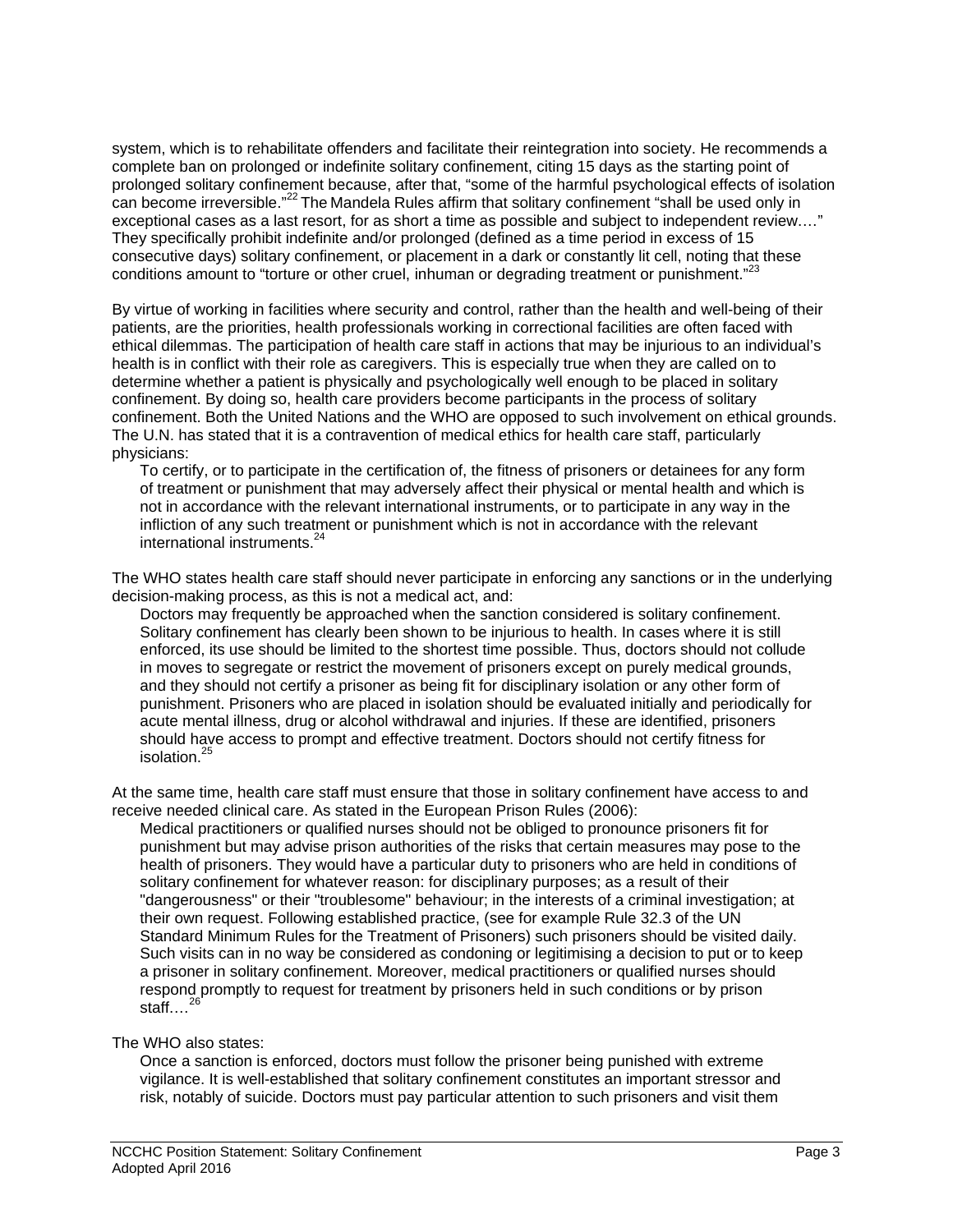regularly of their own initiative, as soon as possible after an isolation order has taken effect and daily thereafter, to assess their physical and mental state and determine any deterioration in their well-being. Furthermore, doctors must immediately inform the prison management if a prisoner presents a health problem.<sup>27</sup>

While correctional health care providers often encounter obstacles in the performance of their duties, there are specific challenges to the provision of health care to individuals in solitary confinement. Solitary confinement often makes it more difficult for patients to access care. Many facilities require that individuals in solitary confinement be shackled and accompanied by two officers when they are out of their cells. Many times, they must be body searched upon leaving and returning to their cells. As a result, health care staff may decide to perform their evaluations at cell-front, through bars or slots in the doors, either for their own or the patient's ease. Alternatively, clinical encounters may occur with the patient in a metal cage or behind a glass partition. Even when patients are taken to the medical clinic for evaluation, they often remain in restraints with custody officers in close proximity. Such arrangements are not respectful of an individual's dignity, interfere with privacy and confidentiality, and hamper or prevent the clinician from performing an adequate evaluation.

## **Position Statement**

The following principles are to guide correctional health professionals in addressing issues about solitary confinement.

- 1. Prolonged (greater than 15 consecutive days) solitary confinement is cruel, inhumane, and degrading treatment, and harmful to an individual's health.
- 2. Juveniles<sup>28</sup>, mentally ill individuals, and pregnant women should be excluded from solitary confinement of any duration.
- 3. Correctional health professionals should not condone or participate in cruel, inhumane, or degrading treatment of adults or juveniles in custody.
- 4. Prolonged solitary confinement should be eliminated as a means of punishment.
- 5. Solitary confinement as an administrative method of maintaining security should be used only as an exceptional measure when other, less restrictive options are not available, and then for the shortest time possible. Solitary confinement should never exceed 15 days. In those rare cases where longer isolation is required to protect the safety of staff and/or other inmates, more humane conditions of confinement need to be utilized.
- 6. Correctional health professionals' duty is the clinical care, physical safety, and psychological wellness of their patients.
- 7. Isolation for clinical or therapeutic purposes should be allowed only upon the order of a health care professional and for the shortest duration and under the least restrictive conditions possible, and should take place in a clinically designated and supervised area.
- 8. Individuals who are separated from the general population for their own protection should be housed in the least restrictive conditions possible.
- 9. Health staff must not be involved in determining whether adults or juveniles are physically or psychologically able to be placed in isolation.
- 10. Individuals in solitary confinement, like other inmates, are entitled to health care that is consistent with the community standard of care.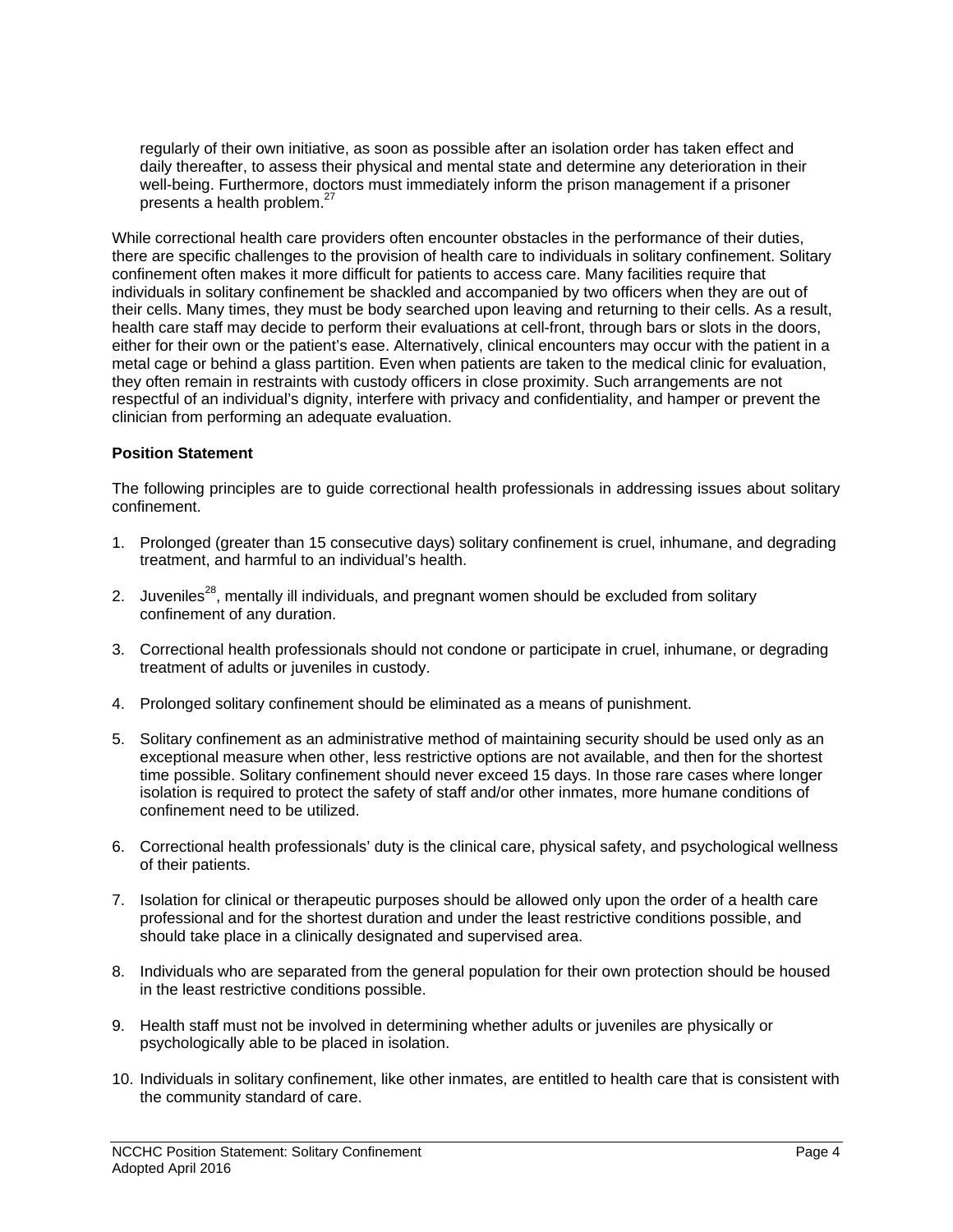- 11. Health care staff should evaluate individuals in solitary confinement upon placement and thereafter, on at least a daily basis. They should provide them with prompt medical assistance and treatment as required.
- 12. Health care staff must advocate so that individuals are removed from solitary confinement if their medical or mental health deteriorates or if necessary services cannot be provided.
- 13. Principles of respect and medical confidentiality must be observed for patients who are in solitary confinement. Medical examinations should occur in clinical areas where privacy can be ensured. Patients should be examined without restraints and without the presence of custody staff unless there is a high risk of violence. In situations where this cannot occur, the patient's privacy, dignity, and confidentiality should be maintained as much as possible. If custody staff must be present, they should maintain visual contact, but remain at a distance that provides auditory privacy.
- 14. Health care staff should ensure that the hygiene and cleanliness of individuals in solitary confinement and their housing areas are maintained; that they are receiving sufficient food, water, clothing, and exercise; and that the heating, lighting, and ventilation are adequate.
- 15. Adults and juveniles in solitary confinement should have as much human contact as possible with people from outside the facility and with custodial, educational, religious, and medical staff.
- 16. Appropriate programs need to be available to individuals in confinement to assist them with the transition to other housing units or the community, if released from isolation to the community.
- 17. In systems that do not conform to international standards, health care staff should advocate with correctional officials to establish policies prohibiting the use of solitary confinement for juveniles and mentally ill individuals, and limiting its use to less than 15 days for all others.

## *Adopted by the National Commission on Correctional Health Care Board of Directors April 10, 2016*

## **Notes**

- 1. Shames, A., Wilcox, J., & Subramanian, R. (May 2015). Solitary confinement: Common misconceptions and emerging safe alternatives. Vera Institute of Justice.
- 2. See, e.g., Madrid, 889 F. Supp. at 1265-66; Ruiz v. Johnson, 37 F.Supp.2d 855, 915 (S.D. Tex. 1999), 243 F.3d 941 (5th Cir. 2001), adhered to on remand, 154 F.Supp.2d 975 (S.D. Tex. 2001).
- 3. American Psychiatric Association. (December 2012). Position statement on segregation of prisoners with mental illness.
- 4. Scharff Smith, P. (2006). The effects of solitary confinement on prison inmates: A brief history and review of the literature*. Crime and Justice, 34*(1), 441-528.
- 5. Haney, C. (January 2003). Mental health issues in long-term solitary and "supermax" confinement, *Crime & Delinquency, (49)*1, 124-156.
- 6. Grassian, S. (1983). Psychopathological effects of solitary confinement. *American Journal of Psychiatry, 140,* 1450-1454.
- 7. Grassian, S. (2006). Psychiatric effects of solitary confinement. *Washington University Journal of Law & Policy, 22,* 325-383.
- 8. Kaba, F., et al. (2014). Solitary confinement and risk of self-harm among jail inmates. *American Journal of Public Health*, *104*(3), 442-447.
- 9. Clements, C. B., et al. (2007). Systematic issues and correctional outcomes: Expanding the scope of correctional psychology. *Criminal Justice and Behavior, 34,* 919-932.
- 10. Gendreau, P., & Goggin, C. (2014). Practicing psychology in correctional settings. In I. B. Weiner & R. K. Otto (Eds.), *The handbook of forensic psychology* (4th ed.). Hoboken, NJ: Wiley.